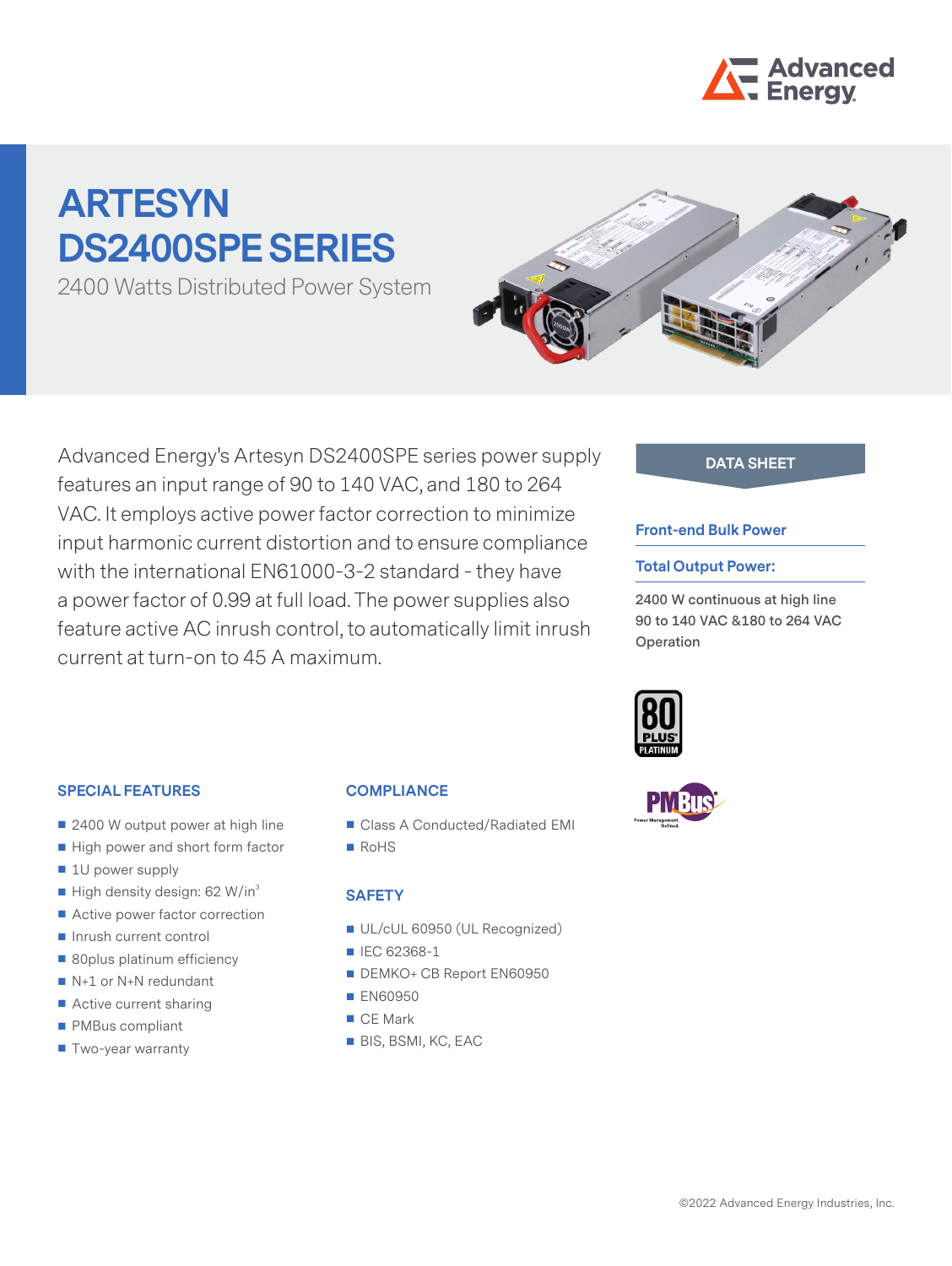# **DS2400SPE**

## **ELECTRICAL SPECIFICATIONS**

| Input                |                                                 |
|----------------------|-------------------------------------------------|
| Input voltage range  | 180 to 264 Vac: 2400 W<br>90 to 140 Vac: 1400 W |
| Frequency            | 47 Hz to 63 Hz                                  |
| Efficiency           | 94.0% peak                                      |
| Max input current    | 11.5 Arms at 100/200 VAC                        |
| Inrush current       | 50 Apk                                          |
| <b>Conducted EMI</b> | Class A                                         |
| Radiated EMI         | Class A                                         |
| Power factor         | > 0.9 beginning at 20% load                     |
| <b>ITHD</b>          | 10%                                             |
| Leakage current      | $0.57 \text{ mA}$                               |
| Hold-up time         | 11 ms at 95% load                               |

· AC input can be re-applied after the amber light stops flashing

# **ORDERING INFORMATION**

| <b>Model Number</b> | <b>Nominal Main Output</b> | <b>Standby Output</b> | <b>Airflow Direction</b> \ |
|---------------------|----------------------------|-----------------------|----------------------------|
| DS2400SPE-3         | 12.2 V @ 163.9 A           | 12 V @ 3.5 A          | Standard (forward)         |
| DS2400SPE-3-001     | $12.2$ V @ TBD             | 12V@3.5A              | Reverse                    |

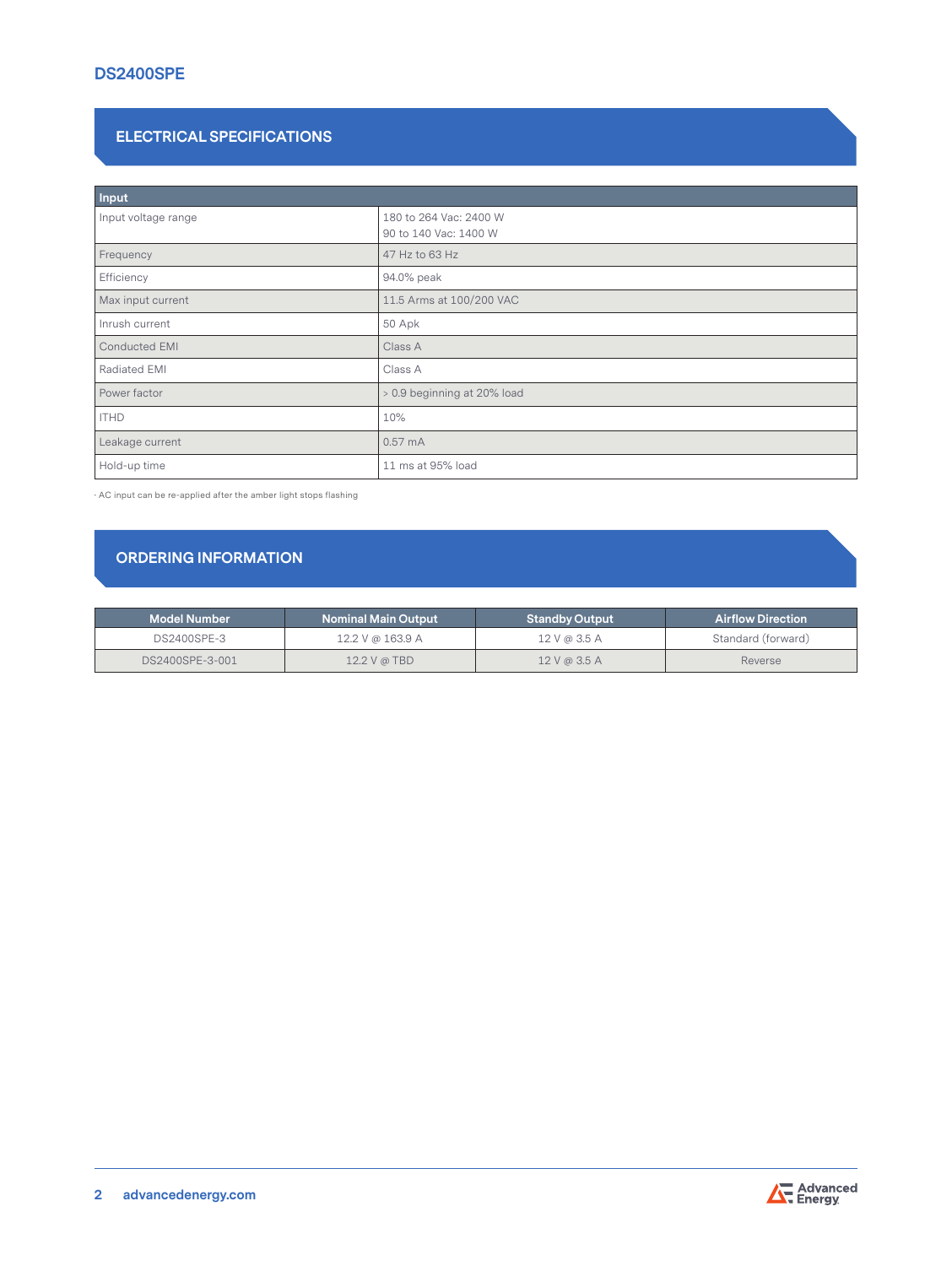# **ELECTRICAL SPECIFICATIONS**

| Output                                  |                                                                   |                               |                                              |
|-----------------------------------------|-------------------------------------------------------------------|-------------------------------|----------------------------------------------|
| Main DC Output                          | <b>MIN</b>                                                        | <b>NOM</b>                    | <b>MAX</b>                                   |
| Nominal setting                         | 12.175 V                                                          | 12.20 V                       | 12.225 V                                     |
| Total output regulation range           | 11.6 V                                                            |                               | 12.9 V                                       |
| Dynamic load regulation range           | 11.6 V                                                            |                               | 12.9 V                                       |
| Output ripple                           |                                                                   |                               | 180 mVp-p                                    |
| Output current                          | 8.0 $A^{1,2}$ (minimum starting load for<br>a 20% transient step) |                               | 196.7 A at high line<br>114.75 A at low line |
| Current sharing                         |                                                                   | Within +/-8.0 A of each other |                                              |
| Capacitive loading                      | 4,900 µF                                                          |                               | 38,000 µF                                    |
| Start-up from AC to output              |                                                                   |                               | 2,300 ms                                     |
| Output rise time                        |                                                                   |                               | 100 ms                                       |
| Standby DC Output                       |                                                                   |                               |                                              |
| Nominal setting                         | 11.95 V                                                           | 12.00 V                       | 12.05 V                                      |
| Total output regulation range           | 11.4 V                                                            |                               | 12.6 V                                       |
| Dynamic load regulation range           | 11.4 V                                                            |                               | 12.6 V                                       |
| Output ripple                           |                                                                   |                               | 120 mVp-p                                    |
| Adjustment range                        |                                                                   | N/A                           |                                              |
| Output current                          | 0.0A                                                              |                               | 3.5 A                                        |
| Current sharing                         |                                                                   | N/A                           |                                              |
| Capacitive loading                      | $1 \mu F$                                                         |                               | 4700 μF                                      |
| Start-up from AC to output              | $20$ ms                                                           |                               | 2000 ms                                      |
| <b>Protections</b>                      |                                                                   |                               |                                              |
| Main Output                             |                                                                   |                               |                                              |
| Overcurrent protection <sup>3</sup>     | 107%                                                              |                               | 130%                                         |
| Overvoltage protection <sup>3</sup>     | 13.5 V                                                            |                               | 14.5 V                                       |
| <b>Undervoltage Protection</b>          | 10.0 V                                                            |                               | 10.5 V                                       |
| Overtemperature protection <sup>4</sup> |                                                                   | Yes                           |                                              |
| Fan fault protection <sup>4</sup>       |                                                                   | Yes                           |                                              |
| Standby Output                          |                                                                   |                               |                                              |
| Overcurrent protection <sup>4</sup>     | 110%                                                              |                               | 150%                                         |
| Overvoltage protection <sup>3</sup>     | 13.5 V                                                            |                               | 15.0 V                                       |
| Undervoltage protection <sup>4</sup>    | 10.0 V                                                            |                               | 10.5 V                                       |

1 Minimum current for transient load response testing only. Unit is designed to operate and be within output regulation range at zero load

2 Output voltage will stay within regulation during a 50% step load with a minimum starting load of 10A

3 Latch mode

4 Auto-recovery

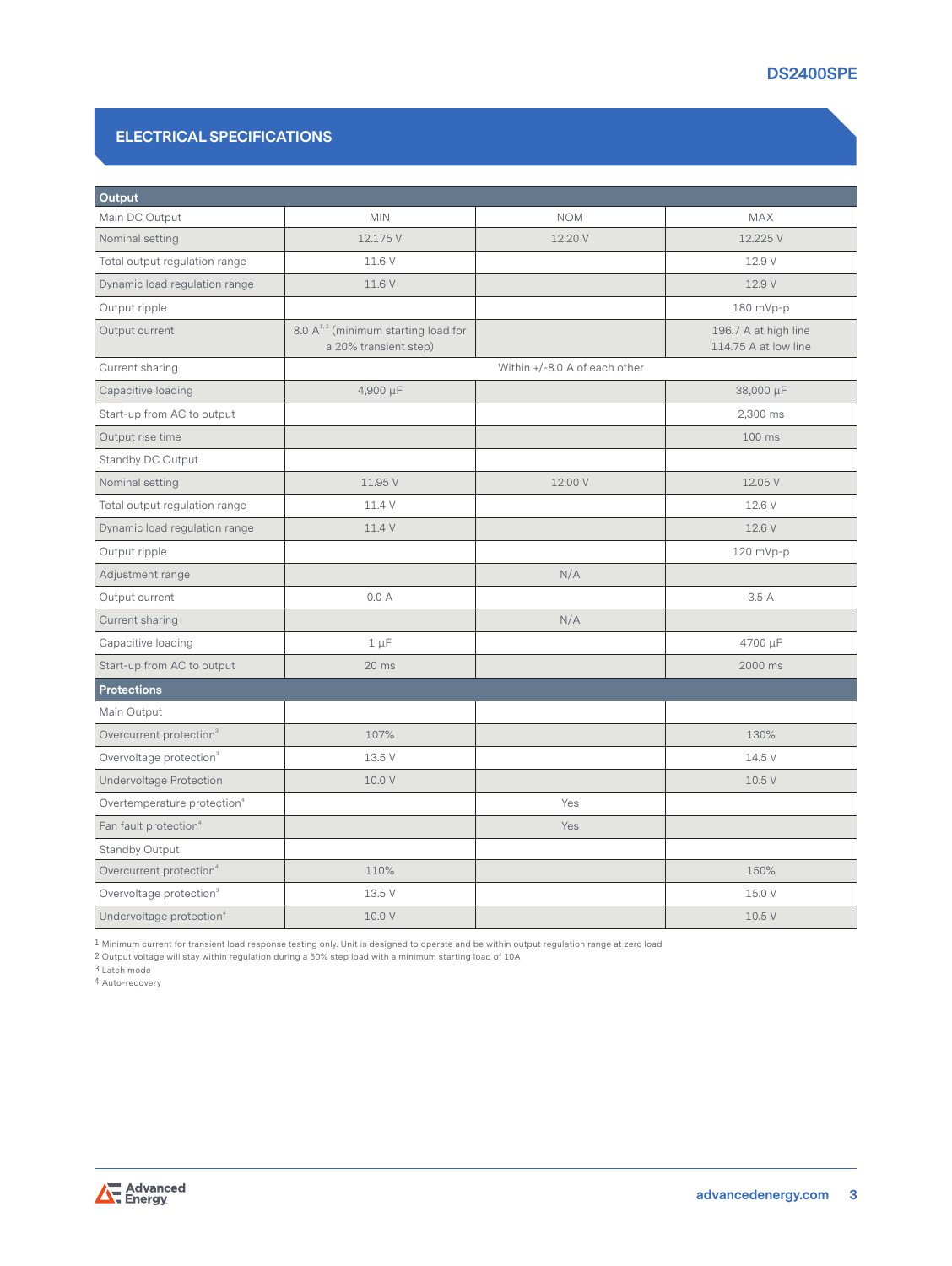# **CONTROL AND STATUS SIGNALS**

| <b>Input Signals</b>       |                                                                                                                                                                                                                                                                                                                                                                                              |            |                    |
|----------------------------|----------------------------------------------------------------------------------------------------------------------------------------------------------------------------------------------------------------------------------------------------------------------------------------------------------------------------------------------------------------------------------------------|------------|--------------------|
| PSON_L                     |                                                                                                                                                                                                                                                                                                                                                                                              |            |                    |
|                            | Active LOW signal which enables/disables the main output. Pulling this signal LOW will turn-on the main output.                                                                                                                                                                                                                                                                              |            |                    |
|                            |                                                                                                                                                                                                                                                                                                                                                                                              | <b>MIN</b> | <b>MAX</b>         |
| $V_{IL}$                   | Input logic level LOW                                                                                                                                                                                                                                                                                                                                                                        |            | 0.8V               |
| $\mathsf{V}_{\mathsf{IH}}$ | Input logic level HIGH                                                                                                                                                                                                                                                                                                                                                                       | 2.0V       | 3.6 V              |
| <b>SOURCE</b>              | Current that may be sourced by this pin                                                                                                                                                                                                                                                                                                                                                      |            | 1.0 <sub>mA</sub>  |
| <b>ISINK</b>               | Current that may be sunk by this pin at low state                                                                                                                                                                                                                                                                                                                                            |            | 4.0 mA             |
| PSKILL_H                   |                                                                                                                                                                                                                                                                                                                                                                                              |            |                    |
|                            | First break/last mate active HIGH signal which enables/disables the main output.                                                                                                                                                                                                                                                                                                             |            |                    |
|                            |                                                                                                                                                                                                                                                                                                                                                                                              | <b>MIN</b> | <b>MAX</b>         |
| $\rm V_{\rm IL}$           | Input logic level LOW.<br>This allows for the power supply to be turned on                                                                                                                                                                                                                                                                                                                   |            | 0.8V               |
| $V_{\text{IH}}$            | Input logic level HIGH.<br>Immediately shuts down the power supply                                                                                                                                                                                                                                                                                                                           | 2.0V       | 3.6 V              |
| <b>SOURCE</b>              | Current that may be sourced by this pin                                                                                                                                                                                                                                                                                                                                                      |            |                    |
| <b>I</b> SINK              | Current that may be sunk by this pin at low state                                                                                                                                                                                                                                                                                                                                            |            | 4.0 mA             |
| VSENSE+, VSENSE-           |                                                                                                                                                                                                                                                                                                                                                                                              |            |                    |
|                            | VSENSE+ and VSENSE- lines are the remote sense lines for regulation. Each line will compensate for a maximum of 100 mV.                                                                                                                                                                                                                                                                      |            |                    |
| <b>Output Signals</b>      |                                                                                                                                                                                                                                                                                                                                                                                              |            |                    |
| <b>ACOK</b>                |                                                                                                                                                                                                                                                                                                                                                                                              |            |                    |
|                            | Signal used to indicate the presence of AC input to the power supply. A logic level HIGH will indicate that the AC input to the power supply is within<br>the operating range while a logic level LOW will indicate that AC has been lost                                                                                                                                                    |            |                    |
|                            |                                                                                                                                                                                                                                                                                                                                                                                              | <b>MIN</b> | <b>MAX</b>         |
| $V_{OL}$                   | Output logic level LOW                                                                                                                                                                                                                                                                                                                                                                       |            | 0.4V               |
| $V_{\text{OH}}$            | Output logic level HIGH                                                                                                                                                                                                                                                                                                                                                                      | 2.4V       | 3.6 V              |
| <b>I</b> SOURCE            | Current that may be sourced by this pin                                                                                                                                                                                                                                                                                                                                                      |            | 2.0 <sub>m</sub> A |
| $I_{SINK}$                 | Current that may be sunk by this pin at low state                                                                                                                                                                                                                                                                                                                                            |            | 4.0 mA             |
| PWR_GOOD / PWOK            |                                                                                                                                                                                                                                                                                                                                                                                              |            |                    |
| in the Timing Section.     | Signal used to indicate that main output voltage is within regulation range. The PWR_GOOD signal will be driven HIGH when the output voltage is<br>valid and will be driven LOW when the output falls below the under-voltage threshold.<br>This signal also gives an advance warning when there is an impending power loss due to loss of AC input or system shutdown request. More details |            |                    |
|                            |                                                                                                                                                                                                                                                                                                                                                                                              | <b>MIN</b> | <b>MAX</b>         |
| V <sub>OL</sub>            | Output logic level LOW                                                                                                                                                                                                                                                                                                                                                                       |            | 0.4V               |
| $V_{OH}$                   | Output logic level HIGH                                                                                                                                                                                                                                                                                                                                                                      | 2.4V       | 3.6 V              |
| <b>SOURCE</b>              | Current that may be sourced by this pin                                                                                                                                                                                                                                                                                                                                                      |            | 2.0 <sub>mA</sub>  |
| $I_{SINK}$                 | Current that may be sunk by this pin at low state                                                                                                                                                                                                                                                                                                                                            |            | 4.0 mA             |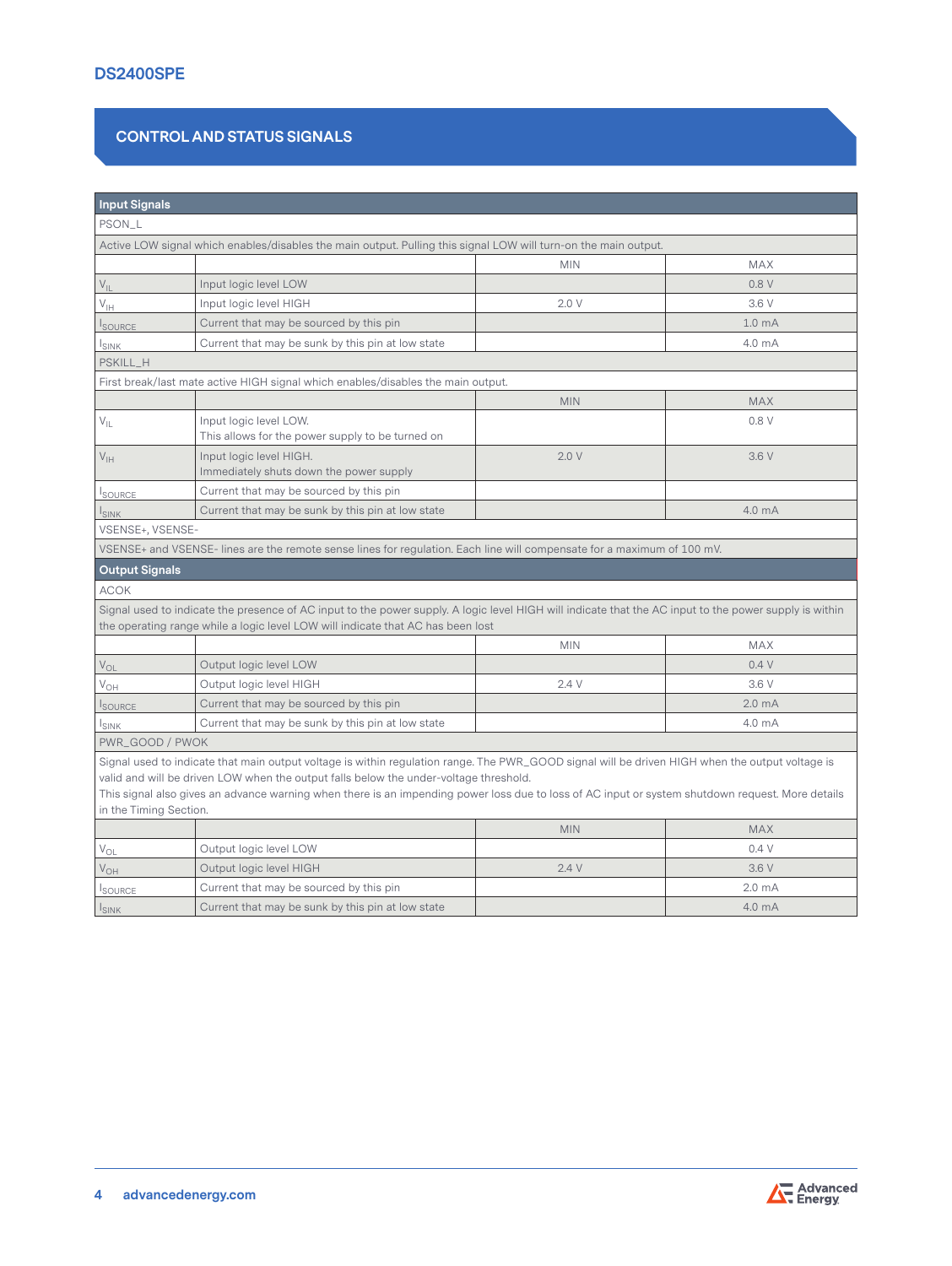# **CONTROL AND STATUS SIGNALS (CONTINUED)**

#### **Output Signals**

PS\_PRESENT

Signal used to indicate to the system that a power supply is inserted in the power bay. This pin is connected to the standby return in the power supply.

PS\_INTERRUPT

Active low signal used by the power supply to indicate to the system that a change in power supply status has occurred. This event can be triggered by faults such as OVP, OCP, OTP, and fan fault. This signal can be cleared by a CLEAR\_FAULT command.

|                    |                                                   | <b>MIN</b> | <b>MAX</b>         |
|--------------------|---------------------------------------------------|------------|--------------------|
| $V_{OL}$           | Output logic level LOW                            |            | 0.8V               |
| ' V <sub>OH</sub>  | Output logic level HIGH                           | 2.0V       | 3.6V               |
| SOURCE             | Current that may be sourced by this pin           |            | 2.0 <sub>m</sub> A |
| <sup>I</sup> SINK  | Current that may be sunk by this pin at low state |            | 4.0 mA             |
| <b>BUS Signals</b> |                                                   |            |                    |

**I**SHARE

Bus signal used by the power supply for active current sharing. All power supplies configured in the system for n+n sharing will refer to this bus voltage inorder to load share.

| <sup>1</sup> I <sub>SHARE</sub> Voltage                                                                                                            |                                                       | Min        | Max        |
|----------------------------------------------------------------------------------------------------------------------------------------------------|-------------------------------------------------------|------------|------------|
|                                                                                                                                                    | Voltage at 50% load, stand-alone unit                 | 3.412      | 3.588      |
|                                                                                                                                                    | Voltage at 100% load, stand-alone unit                | 6.912      | 7.088      |
| SCL, SDA                                                                                                                                           |                                                       |            |            |
| Clock, data and addressing signals defined as per I2C requirements. It is recommended that these pins be pulled-up to a 2.0 kohm resistor to 3.3 V |                                                       |            |            |
|                                                                                                                                                    | and a 100 pF decoupling capacitor at the system side. |            |            |
|                                                                                                                                                    |                                                       | <b>MIN</b> | <b>MAX</b> |
|                                                                                                                                                    | Logic level LOW                                       |            | 0.8V       |
| $V_H$                                                                                                                                              | Logic level HIGH                                      | 2.0V       | 3.6V       |

Note: All signal noise levels are below 400 mVpk-pk from 0 - 100 MHz.

| <b>LED Indicators</b>                                              |                       |
|--------------------------------------------------------------------|-----------------------|
| A single bi-color LED is used to indicate the power supply status. |                       |
|                                                                    | Status LED            |
| No AC input to PSU with external 12V                               | None                  |
| Main output ON                                                     | Solid GREEN           |
| Power supply failure (OCP, OVP, OTP, FAN FAULT)                    | <b>Blinking AMBER</b> |

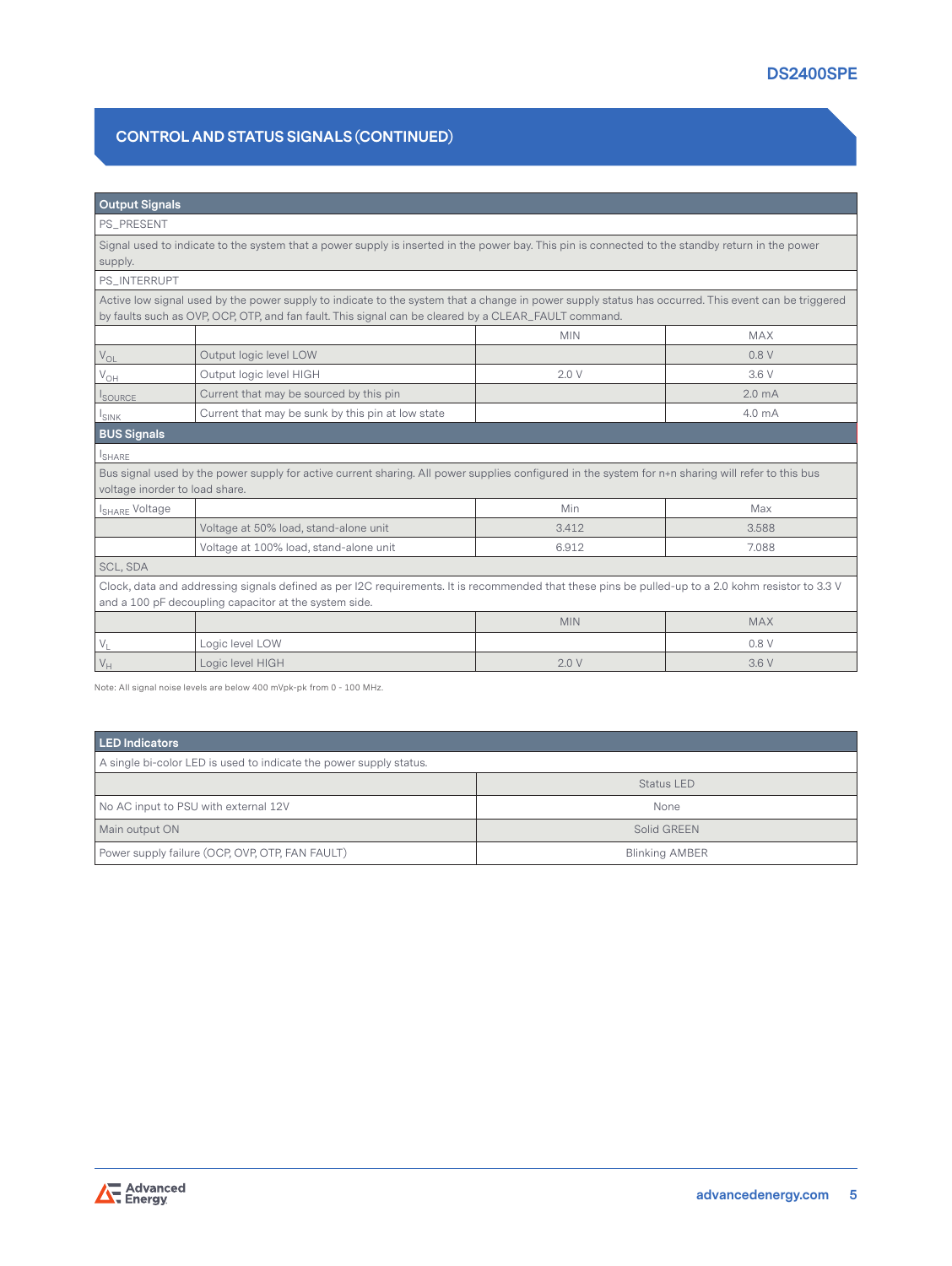# **ELECTRICAL SPECIFICATIONS**

| <b>Timing Specifications</b>  |                                                                                                     |              |      |      |
|-------------------------------|-----------------------------------------------------------------------------------------------------|--------------|------|------|
|                               | Description                                                                                         | Min          | Max  | Unit |
| $\mathsf{I}_{\mathsf{sb}}$ On | Delay from AC being applied to standby output being within regulation                               | 20           | 2000 | ms   |
| $I_{sb \_ACOK}$               | Delay from standby output to ACOK assertion                                                         |              | 20   | ms   |
| $l_{sb_V}$ Vout               | Delay from standby output to main output voltage being within regulation                            |              | 300  | ms   |
| AC_On_Delay                   | Delay from AC being applied to main output being within regulation                                  |              | 2300 | ms   |
| T <sub>PWOK</sub> on          | Delay from output voltages within regulation limits to PWOK asserted                                | 100          | 1000 | ms   |
| ACOK_Delay                    | Delay from loss of AC to assertion of ACOK                                                          |              | 7    | ms   |
| PWOK_Hold-up                  | Delay from loss of AC to deassertion of PWOK                                                        | 10           |      | ms   |
| Vout_Hold-up                  | Delay from loss of AC to main output being within regulation                                        | 11           |      | ms   |
| $l_{sb_Hold-up}$              | Delay from loss of AC to standby output being within regulation<br>* Standby output loaded at 1.0 A | 150          |      | ms   |
| PWR_GOOD_Off                  | Delay from deassertion of PWOK to output falling out of regulation                                  | $\mathbf{1}$ |      | ms   |
| PSON_On_Delay                 | Delay from PSON assertion to output being within regulation                                         |              | 350  | ms   |
| PWOK_Low                      | Duration of PWOK being in deasserted state during an ON/OFF cycle of PSU                            | N/A          | N/A  |      |

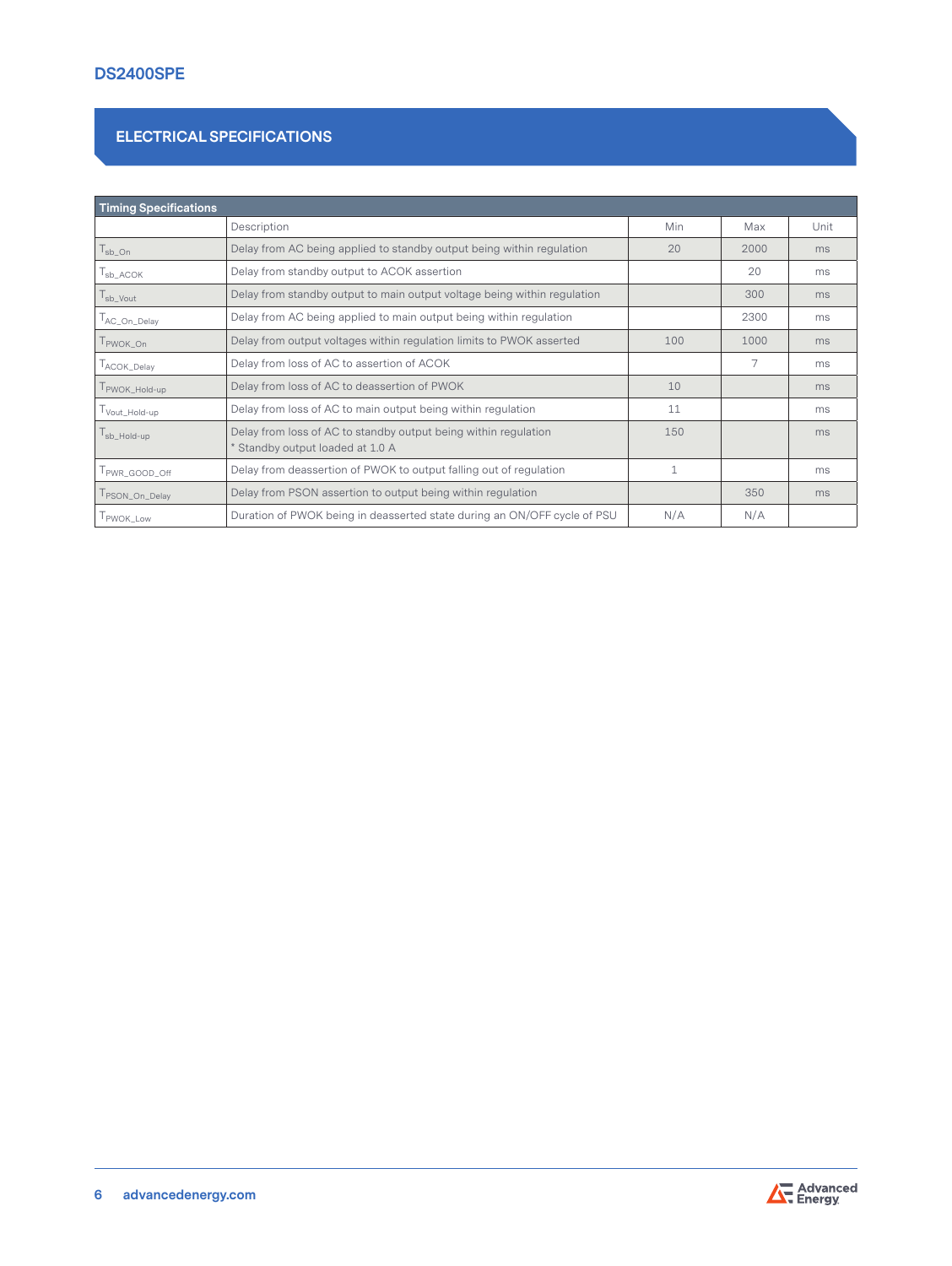# **TIMING DIAGRAM**



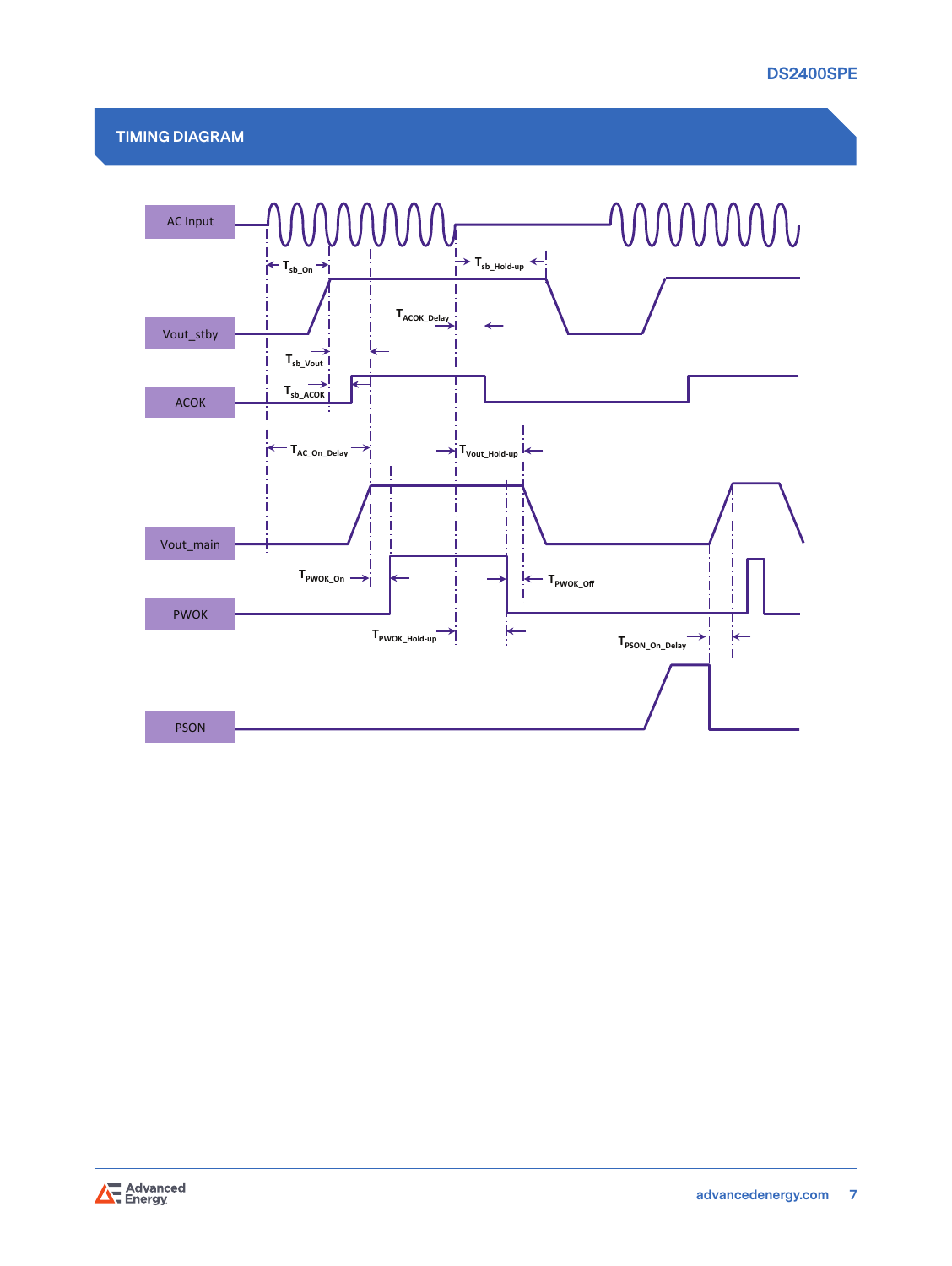# **MECHANICAL OUTLINE**



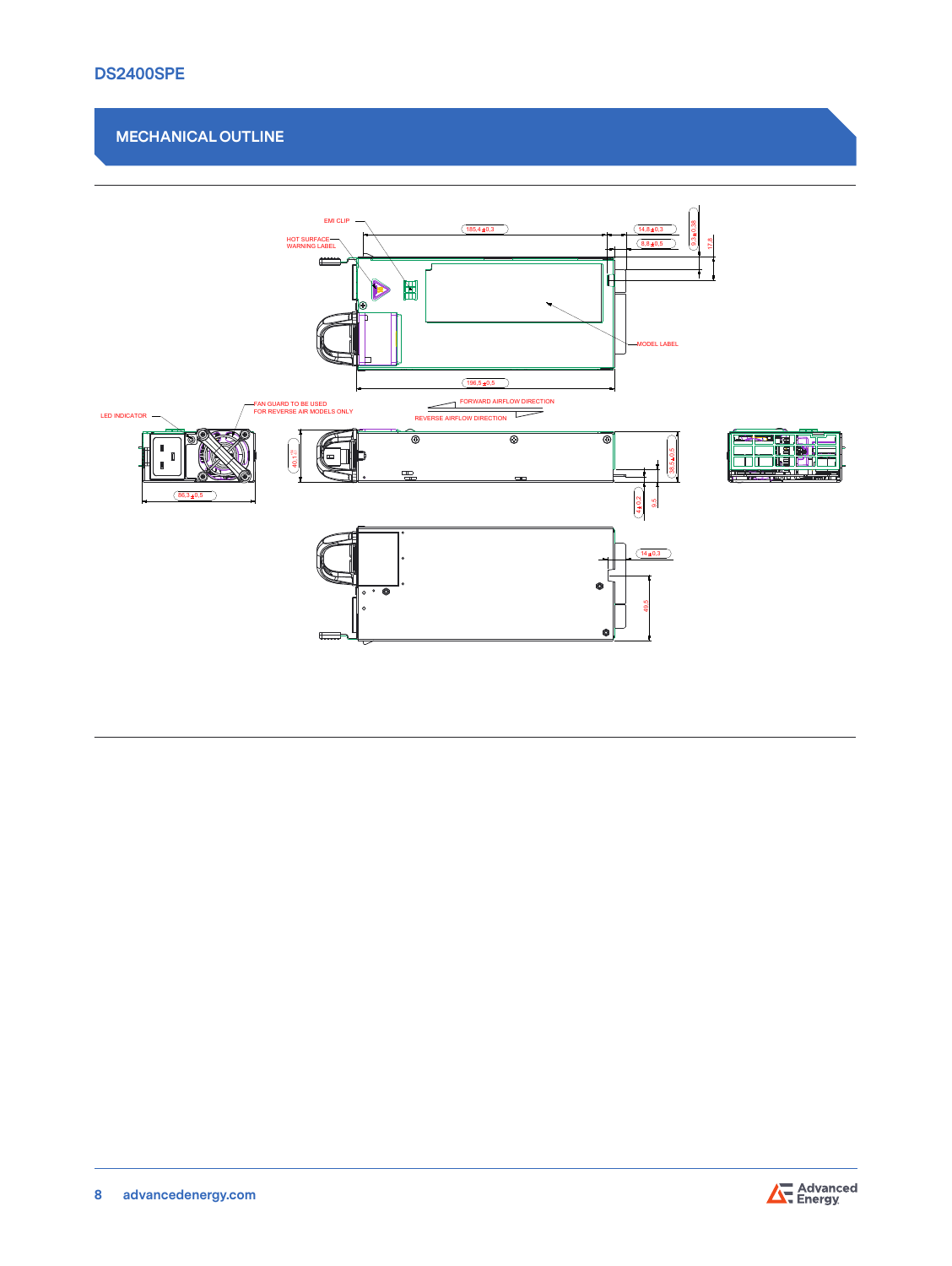## **CONNECTOR DEFINITIONS**

| <sup>1</sup> Output Connector Part Number | Card-edge                            |
|-------------------------------------------|--------------------------------------|
| <b>Mating Connector Part Number</b>       | FCI 10107844-002LF or any equivalent |





Power Supply Output Card Edge (Top Side)



| <b>Output Connector Pin Configuration</b> |                                |                 |                       |
|-------------------------------------------|--------------------------------|-----------------|-----------------------|
| S1                                        | PS_PRESENT                     | <b>S13</b>      | PS_ON_L               |
| S <sub>2</sub>                            | <b>RESERVED</b>                | S14             | PSKILL_H              |
| S <sub>3</sub>                            | RESERVED                       | S15             | <b>RESERVED</b>       |
| S4                                        | PWR_GOOD (PWOK)                | S <sub>16</sub> | <b>RETURN</b>         |
| S <sub>5</sub>                            | <b>ACOK (AC Input Present)</b> | S17             | <b>SDA</b>            |
| S <sub>6</sub>                            | <b>RETURN</b>                  | <b>S18</b>      | <b>RETURN</b>         |
| S7                                        | I_SHARE                        | <b>S19</b>      | <b>SCL</b>            |
| S <sub>8</sub>                            | <b>RESERVED</b>                | <b>S20</b>      | <b>RETURN</b>         |
| S9                                        | PS_INTERRUPT_L / ALERT         | S21             | <b>REMOTE SENSE -</b> |
| <b>S10</b>                                | <b>RETURN</b>                  | S22             | <b>RETURN</b>         |
| <b>S11</b>                                | RESERVED                       | <b>S23</b>      | REMOTE SENSE +        |
| S12                                       | <b>RESERVED</b>                | S24             | <b>RESERVED</b>       |
| $P1-P8$                                   | +12VOUT                        | P19-P20         | $+VSB$                |
| P9-P18                                    | <b>RETURN</b>                  | P21-P28         | <b>RETURN</b>         |
|                                           |                                | P29-P36         | +12VOUT               |

# **ENVIRONMENTAL SPECIFICATIONS**

| Operating temperature           | Forward air: 0 to 50 °C, allowable up to 60 °C at 1800 W<br>Reverse air: 0 to 40 °C, allowable up to 50 °C at 1700 W |
|---------------------------------|----------------------------------------------------------------------------------------------------------------------|
| Operating altitude              | 16,400 ft with derated power                                                                                         |
| Operating relative humidity     | Up to 95% non-condensing                                                                                             |
| Non-operating temperature       | $-40$ to $+70$ °C                                                                                                    |
| Non-operating relative humidity | Up to 95% non-condensing                                                                                             |
| Non-operating altitude          | up to 50,000 feet                                                                                                    |
| Vibration and shock             | Standard operating and non-operating random shock and vibration                                                      |
| ROHS compliance                 | <b>Yes</b>                                                                                                           |
| <b>MTBF</b>                     | 900 khours Telcordia Issue 3                                                                                         |
| Operating life                  | Minimum of 5 years                                                                                                   |